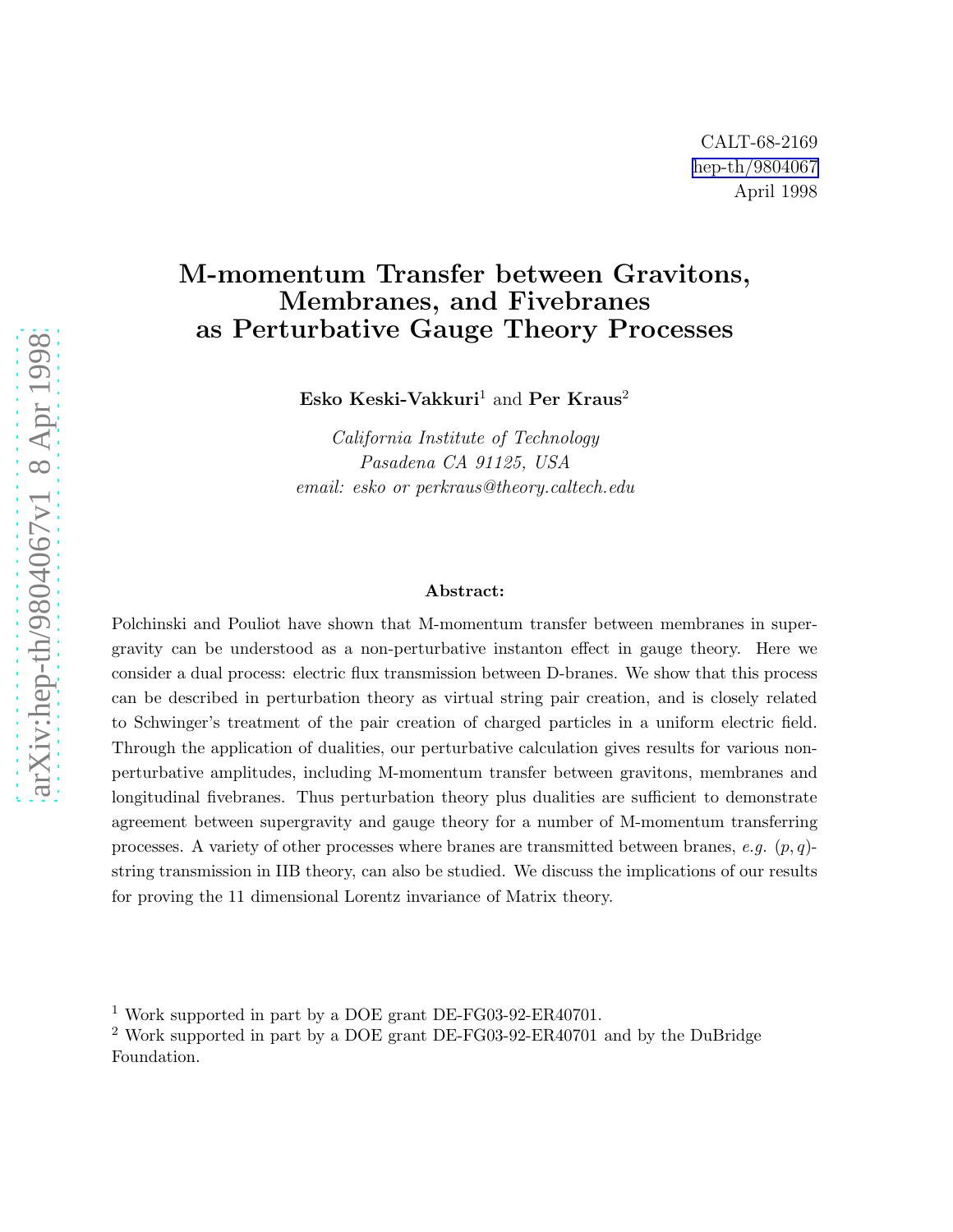## 1 Introduction

In the flat, eleven dimensional limit of M-theory, scattering amplitudes involving the exchange of momentum in the eleventh direction are simply related by rotational invariance to processes involving purely transverse momentum exchange. However, in the gauge theory description of M-theory used in Matrix Theory [\[1](#page-13-0)], this rotational symmetry is made highly non-manifest and must arise from relatively complicated non-perturbative effects, if it is there at all. Thus while numerous checks have been made of the correspondence between transverse momentum exchange and perturbative gauge theory processes, so far the successful description of M-momentum transfer has been limited to a single case involving the scattering of membranes [\[2](#page-13-0), [3\]](#page-13-0). In this example, it was shown by Polchinski and Pouliot that including instanton effects in the relevant  $2 + 1$  super Yang-Mills theory<sup>1</sup> rendered the eleventh dimension on an equal footing with the other ten. A T-dual version of this process was considered by Banks et. al. [\[5](#page-13-0)], who showed that by wrapping the membranes on a torus which shrinks to zero size one obtains Y-momentum transfer between gravitons in IIB theory. Unfortunately, it is a difficult and unsolved problem to carry out the analogous calculations for cases other than membranes.

On the other hand, since the relation between the transverse and eleventh dimensions in M-theory maps on to the relation between perturbative and non-perturbative effects in gauge theory, we might hope to make further progress by application of duality transformations. Many non-perturbative results in the gauge theory can be obtained by starting from a perturbative result and applying duality. In the present work we exploit this approach in order to 1) rederive the result of Polchinski and Pouliot from a purely perturbative computation 2) show how various other non-perturbative amplitudes can be similarly computed, including other M-momentum transferring processes and 3) clarify the problem of exhibiting the full eleven dimensional Lorentz invariance from the gauge theory description. Something of a similar approach has been discussed in the context of describing transverse 5-branes in Matrix Theory[[6,](#page-13-0) [7\]](#page-14-0).

The recovery of the Polchinski-Pouliot amplitude from a perturbative calculation proceeds as follows. We first note that in ten dimensions the process corresponds to the exchange of D0-branes between D2-branes. By compactifying a transverse direction and performing T-duality, we obtain D1-brane exchange between D3-branes. Finally, S-duality maps the configuration to the exchange of fundamental strings between D3-branes, a pro-

<sup>&</sup>lt;sup>1</sup>Foradditional discussion of the action used in [[2\]](#page-13-0), see [[4\]](#page-13-0) and De Boer *et. al.* in [\[3](#page-13-0)].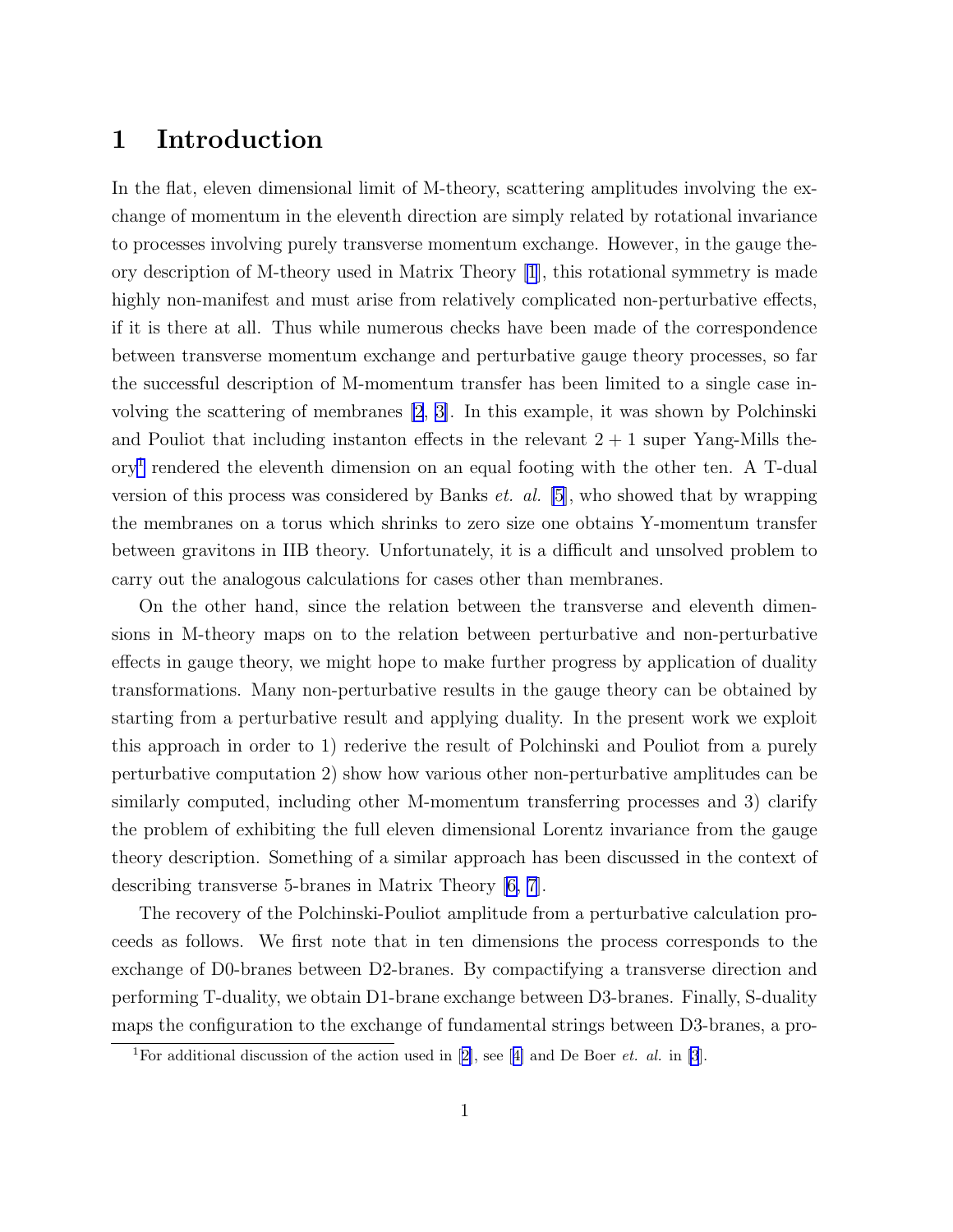cess which has a purely perturbative gauge theory description. In section 3, we perform the perturbative gauge theory calculation, which is closely related to Schwinger's calculation of the pair production of charged particles in an electric field[[8](#page-14-0)], implement the duality transformations, and show in section 4 that the result indeed agrees with the Polchinski-Pouliot amplitude.

Fundamental string exchange between D3-branes is easily generalized to the case of other Dp-branes. Applying duality transformations then allows one to generate amplitudes for a wide variety of non-perturbative processes, as we discuss in section 5. This includes, for instance, M-momentum exchange between D0-branes or between D4-branes. For such amplitudes, there has been little progress based on the approach of directly evaluating the relevant non-perturbative effects. For instance, the calculation in the case of D0-branes seems to require detailed knowledge of the ill-understood bound state wavefunction describing a cluster of D0-branes. However, by using dualities to relate the amplitudes to other perturbative effects, some progress can be made.

Therefore we see that there is no impediment to computing M-momentum transfer in a number of different cases. What does this say about the prospects for demonstrating eleven dimensional Lorentz invariance in general? Certainly, a proof of Lorentz invariance should include supplying a means of computing an arbitrary M-momentum transferring amplitude. For our purposes, it is essential to differentiate between two types of such processes: those to which duality can be applied to yield a perturbative amplitude, and those which cannot be so transformed. The results of[[2\]](#page-13-0) and the present work are evidence that Lorentz invariance is recovered for the first type of processes, but there is presently no evidence regarding the second type.

The processes considered here – and every successfully treated example existing in the literature – are such that the objects exchanged in a given scattering are of a single type. This is sufficient to guarantee that the calculations can be reduced to perturbation theory with the help of dualities. This is no longer true when one consider the exchange of multiple kinds of objects in a given amplitude. For example, in the case of D3-brane scattering we can compute amplitudes corresponding to the exchange of F-strings or of D-strings; however, we cannot use our techniques to compute the second type of amplitude which involves the exchange of both F and D strings simultaneously. Specifically, the F-string case follows from a perturbative computation, and the D-string case is then obtained by applying a duality transformation, but an amplitude involving the exchange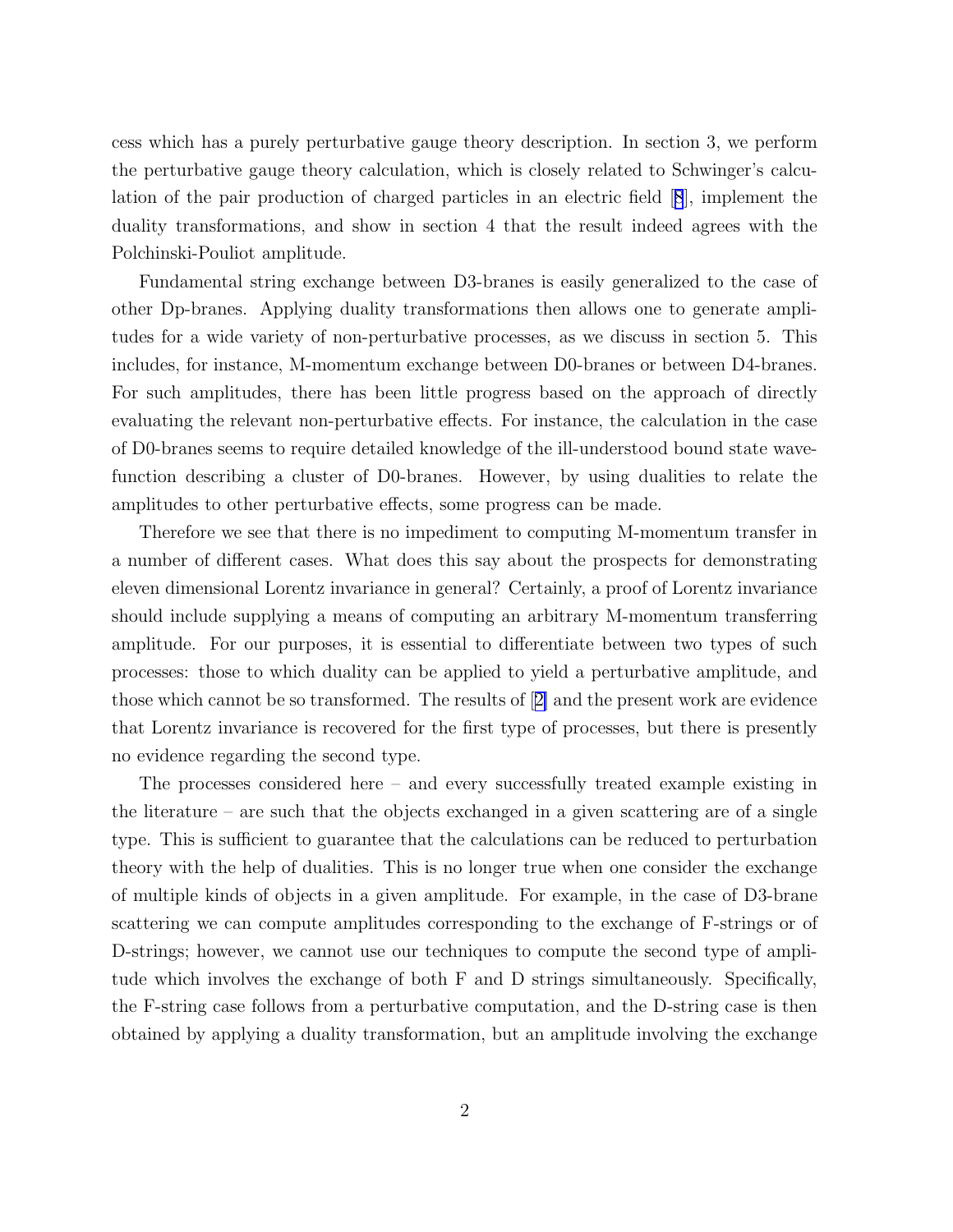of two strings, one  $F$  and one  $D$ ,  $\alpha$  cannot be transformed into a perturbative process. To demonstrate that the latter type of amplitudes are consistent with eleven dimensional Lorentz invariance one is forced to do a non-perturbative gauge theory calculation. Without explicitly performing such a calculation, it is not possible to use dualities to argue for Lorentz invariance in the general case. As another example, one can consider the scattering of three membranes with different amounts of M-momentum transferred between each pair. Duality transformations could be used to map a given subprocess to a perturbative process, but one would still require a non-perturbative calculation to correctly evaluate the total amplitude.

The fact that perturbative results plus dualities are enough to establish Lorentz invariance for a variety of amplitudes is an encouraging sign that the symmetry exists in the gauge theory. In our opinion, though, a true test of this conjecture will involve evaluating an amplitude which cannot be made perturbative through any sequence of dualities. Only then will we have a result which is not directly implied by perturbation theory plus a symmetry.

## 2 M-momentum transfer in supergravity

We begin by writing down the type of supergravity amplitude which we wish to recover from gauge theory. For definiteness, we consider the case of M-momentum transfer between membranes. The idea is to calculate, at the level of classical supergravity, the contribution to the potential between two membranes due to the exchange of momentum in the eleventh direction. The calculation is a slight modification of the one appearing in [[2\]](#page-13-0) – we take the membranes to have a nonzero relative velocity in the eleventh direction and zero relative velocity in the transverse directions, whereas in [\[2](#page-13-0)] the opposite configuration is considered. To perform the calculation we use the well known source-probe method: we first write down the field configuration produced by one of the membranes (the source) and then introduce the second membrane by coupling it to the background according to the supermembrane action. We then compactify the eleventh direction and a transverse direction by replacing the single source membrane by a periodic array of membranes in the compact directions. Finally, we perform a Poisson resummation to exhibit the sum over exchanged states in a form which is conveniently compared with

<sup>&</sup>lt;sup>2</sup>Here we do not mean a  $(1, 1)$  string, which we are able to treat with our methods, but rather two strings: a  $(1,0)$  and a  $(0,1)$ .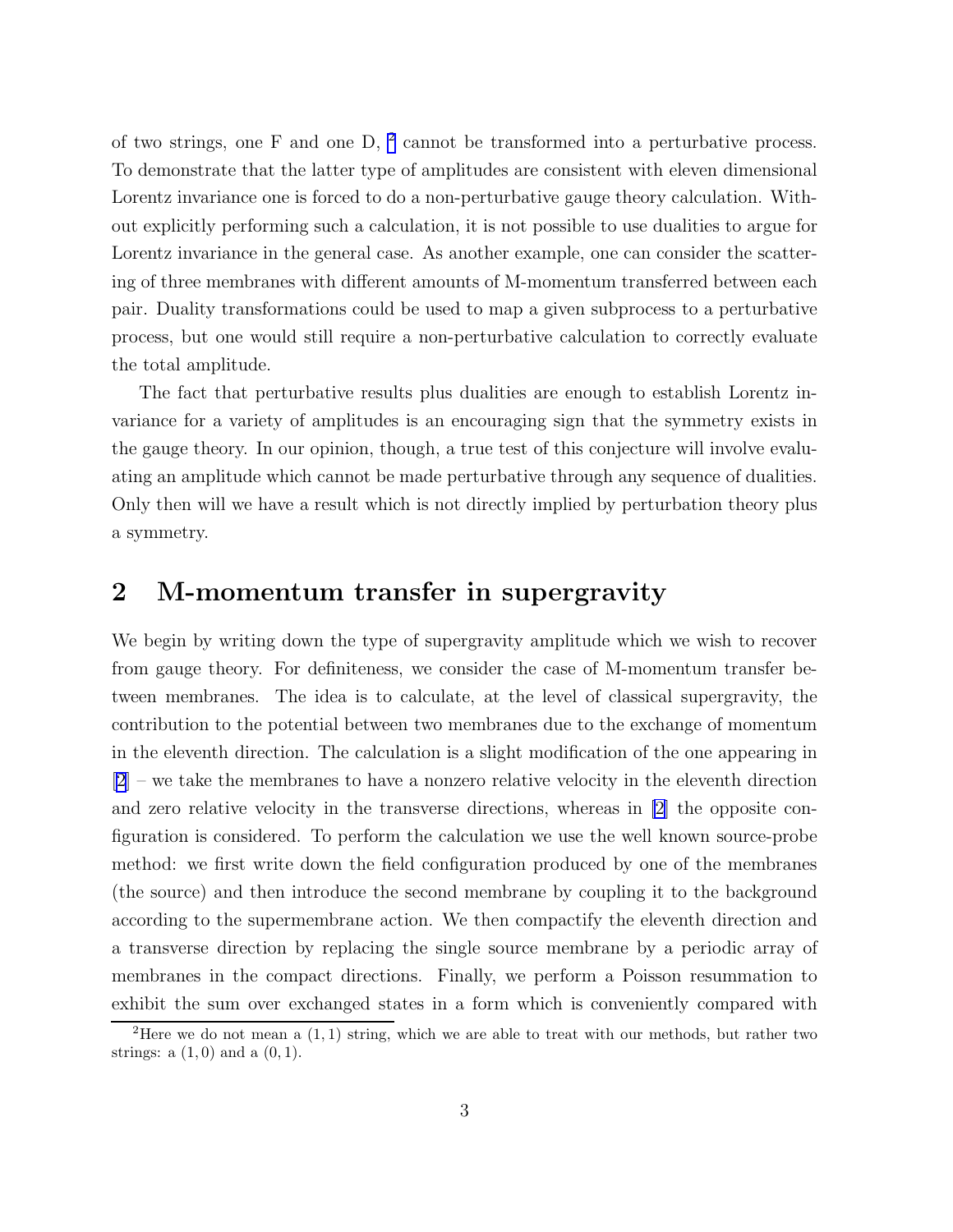gauge theory results.

The metric produced by a membrane in non-compactified eleven dimensional space <sup>3</sup> is[[9\]](#page-14-0)

$$
ds^{2} = H_{2}^{-2/3}[dt^{2} - (dx^{1})^{2} - (dx^{2})^{2}] - H_{2}^{1/3}[(dx^{3})^{2} + \dots + (dx^{11})^{2}].
$$
 (1)

$$
H_2 = 1 + \frac{Q_2^{(11)}}{r^6} \qquad ; \qquad r^2 = (x^3)^2 + \dots + (x^{11})^2. \tag{2}
$$

The action of the probe membrane is given by

$$
S_2 = -T_2^{(11)} \int d^3x \left\{ \sqrt{\det(g_{MN}\partial_\mu X^M \partial_\nu X^N)} - H^{(3)} \right\},\tag{3}
$$

where the determinant acts on the worldvolume indices  $\mu$ ,  $\nu$ . The tension and charge of the membrane are related to the Planck mass by

$$
T_2^{(11)}Q_2^{(11)} = \frac{8}{M_{11}^3} \tag{4}
$$

We take the probe to lie in the  $x^0, x^1, x^2$  plane, and to be moving with constant velocity  $v$  in the eleventh direction. Evaluating the action in static gauge, the leading interaction contribution comes from the  $v^4$  term and reads

$$
S_2 = \frac{1}{M_{11}^3} \int d^3x \frac{v^4}{r^6}.
$$
 (5)

To compactify  $x^3, x^{11}$ , we replace the single source membrane by a periodic array:

$$
\frac{1}{r^6} \to \sum_{n_3, n_{11}} \frac{1}{[r^2 + (2\pi n_3 R_3)^2 + (2\pi n_{11} R_{11})^2]^3},\tag{6}
$$

where on the right hand side  $r^2 = (x^4)^2 + \cdots + (x^9)^2$ . Since we are not presently interested in the exchange of momentum in the  $x^3$  direction, we will take the limit of large  $R_3$  and so replace the sum over  $n_3$  by an integral. In addition, we use the Poisson resummation formula to rewrite the sum over  $n_{11}$ . We then have,

$$
\frac{1}{r^6} \to \frac{3}{16R_3} \frac{1}{2\pi R_{11}} \sum_m \int_{-\infty}^{\infty} dx \frac{e^{imx/R_{11}}}{(r^2 + x^2)^{5/2}} = \frac{1}{16\pi} \frac{1}{R_3 R_{11}^3} \frac{1}{r^2} \sum_m m^2 K_2(|m|r/R_{11}),\tag{7}
$$

where  $K_2$  is a modified Bessel function. For the action we then find

$$
S_{\text{eff}} = \int d^3x \, \frac{1}{16\pi} \frac{1}{M_{11}^3 R_3 R_{11}^3} \frac{v^4}{r^2} \sum_m m^2 K_2(|m|r/R_{11}).\tag{8}
$$

<sup>3</sup>We take the coordinates to be  $t, x^1, \ldots, x^9, x^{11}$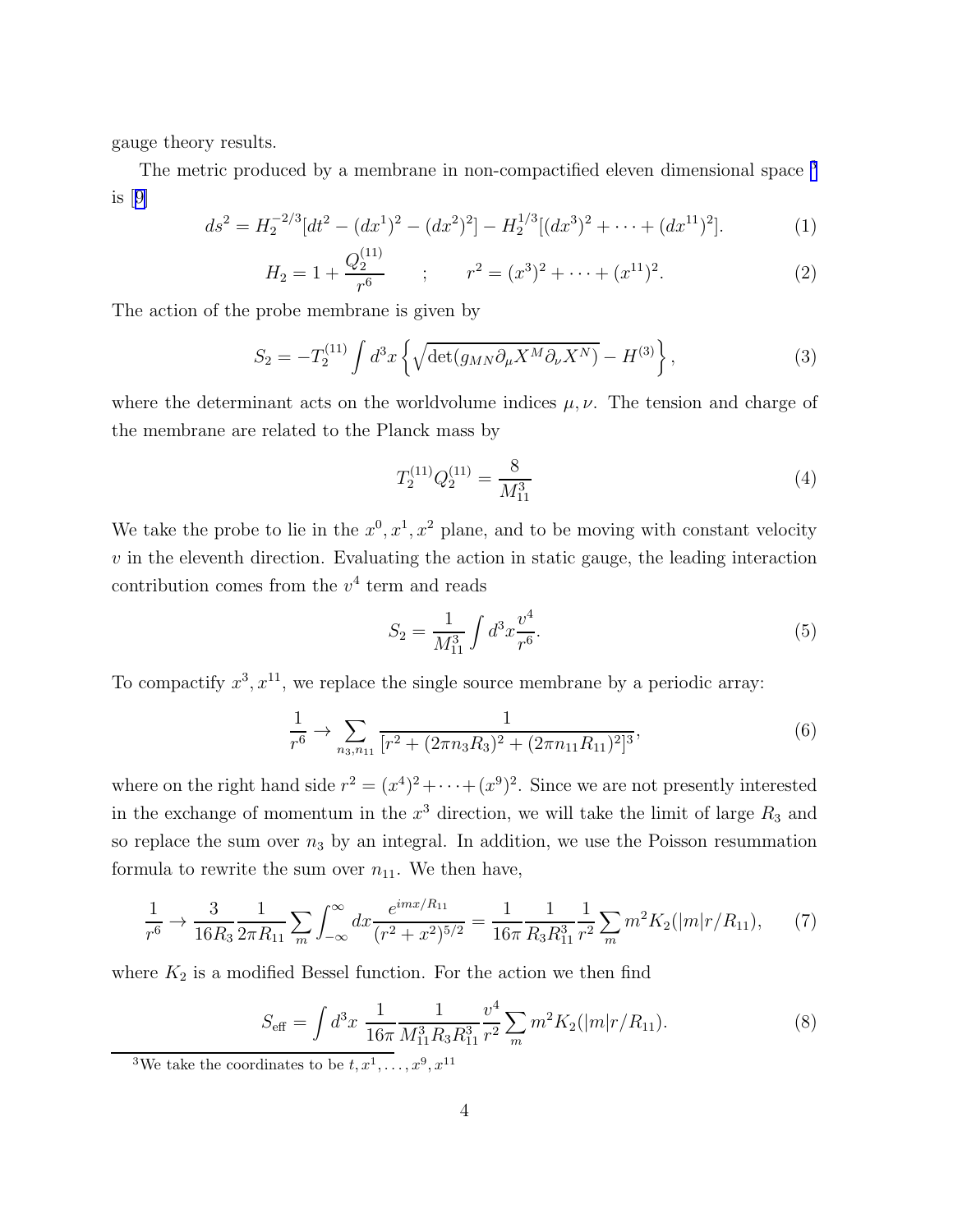<span id="page-5-0"></span>The  $m<sup>i</sup>$ th term in the sum corresponds to the contribution from the exchange of m units of M-momentum, This is seen from the asymptotic form for large argument of the modified Bessel function

$$
K_2(|m|r/R_{11}) \sim \sqrt{\frac{\pi R_{11}}{2|m|r}} \ e^{-|m|r/R_{11}} \ , \tag{9}
$$

so that the rate of fall off matches with the propagator of a massive Kaluza-Klein state. Keeping only the leading  $m = 1$  term, the result for large transverse separation is

$$
S_{\text{eff}} = \int d^3x \, \frac{1}{16\sqrt{2\pi}} \frac{1}{M_{11}^3 R_3 R_{11}^{5/2}} \frac{v^4}{r^{5/2}} e^{-r/R_{11}} \tag{10}
$$

For comparison with gauge theory, it is helpful to rexpress the result in ten dimensional string units using

$$
M_{11}^3 = \frac{1}{(\alpha')^{3/2} g_{st}} \qquad ; \qquad R_{11} = \sqrt{\alpha'} g_{st}.
$$
 (11)

In these units,

$$
S_{\text{eff}} = \int d^3x \; \frac{1}{16\sqrt{2\pi}} \frac{(\alpha')^{1/4}}{g_{st}^{3/2} R_3} \frac{v^4}{r^{5/2}} e^{-\frac{r}{\sqrt{\alpha'}g_{st}}} \tag{12}
$$

The appearance of  $1/g_{st}$  in the exponential indicates a nonperturbative effect in the gauge theory description. In the case of nonzero transverse velocities, the above formula was reproduced from an instanton calculation in [\[2\]](#page-13-0). Our goal in the remainder of this work is to demonstrate how this and other amplitudes can be obtained starting from purely perturbative calculations, which are easier to perform.

## 3 Gauge theory calculation

In this section we calculate the contribution to the one-loop gauge theory effective action from the exchange of F-strings between bound states of Dp-branes and F-strings. The calculation is perturbative in gauge theory and in the string coupling  $g_{st}$ , though the result will be seen to be non-perturbative in terms of  $\alpha'$ . In the next section we will show that applying dualities to the result yields the supergravity amplitude (10).

The basic description of this process is as follows. Consider two  $D_p$ -branes, separated by a transverse distance r, and with  $q_1, q_2$  F-strings bound to them. Let one of the p spatial directions be compact with length  $2\pi R$ , and let the F-strings wind around this direction. The F-strings are described in the gauge theory as electric flux in the unbroken  $U(1)$ , with the electric field being proportional to the difference in F-string number,  $q_1 - q_2$ . Massive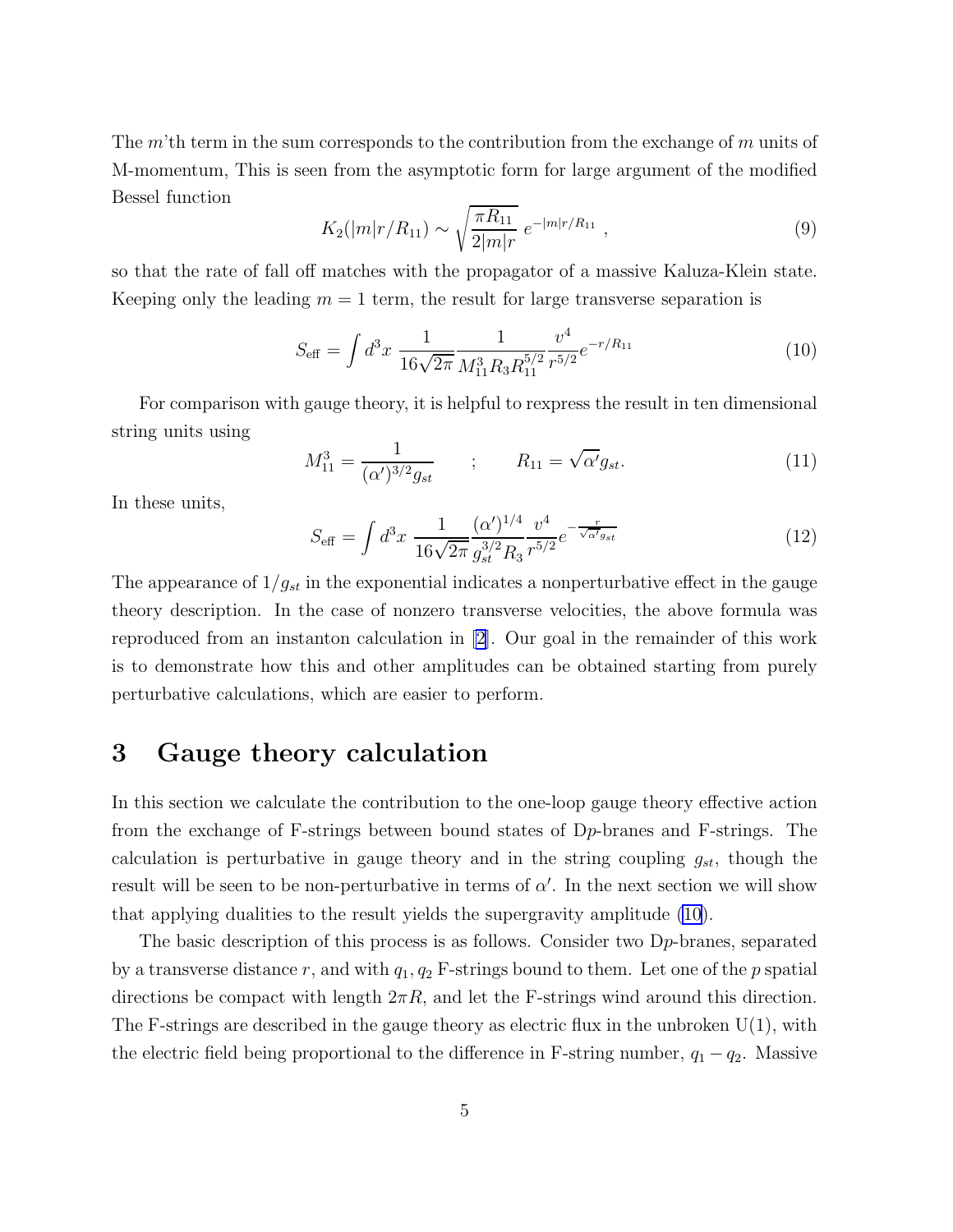excitations with  $U(1)$  charge in the gauge theory correspond to open strings stretching between the two D-branes. Thus there is an analogue of the Schwinger effect given by pair creation of open strings<sup>4</sup>. The creation of real strings gives an imaginary contribution to the effective action[[11](#page-14-0)]. If the pair propagates only in imaginary time as virtual strings, the contribution to the effective action is real.

Since one of the spatial directions is periodic, the strings (which propagate in opposite directions) can propagate around the circle  $m$  times before annihilating. Consider a process where they wind once around the circle:



Figure : F-string transmission. A virtual string pair is created between the Dbranes, propagates around the compact direction and then disappears. The electric flux lines (not shown) running from positive charges to negative charges will remain after the pair has disappeared. Thus the electric flux increases (decreases) on the upper (lower) brane by one unit, corresponding to F-string transfer from the lower brane to the upper brane.

The electric field lines between the endpoints of the string close around the circle, so the electric flux changes by +1 unit on one D-brane and by -1 unit on the other D-brane. But since the electric flux counts the number of F-strings bound to the brane, this means that one F-string has transferred from one D-brane to the other in this process. Similarly, a path with winding number m transfers  $m$  F-strings from D-brane to D-brane.

We now move to the gauge theory calculation. For the most part, the calculation follows the well known method introduced in [\[11\]](#page-14-0). However, there will be a departure from the standard treatment halfway through when we take into account the F-string transmission.

<sup>4</sup>A pair creation effect can also occur on a single D-brane, if the electric field on it exceeds a critical value [\[10](#page-14-0)].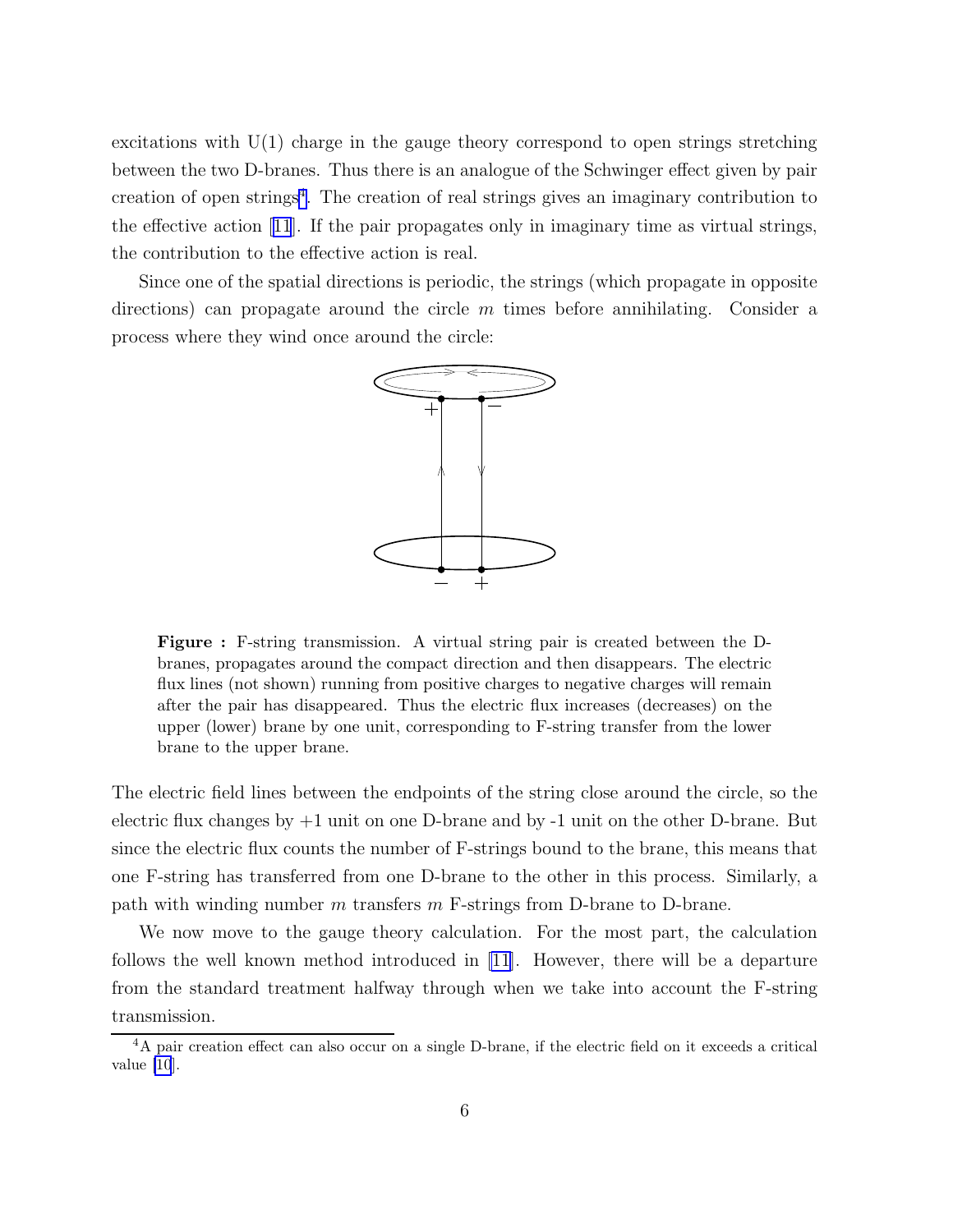We consider  $p_1 + p_2$  Dp-branes in the  $x^1, \ldots, x^p$  plane. We then compactify  $x^1, \ldots, x^p$ on a torus of radii  $R_1, \ldots R_p$ , and add  $q_1 + q_2$  F-strings winding along the direction  $x^p$ . The world volume gauge theory is the  $D = p+1$  dimensional  $U(p_1+p_2)$  Super-Yang-Mills-Higgs theory with the Lagrangian

$$
\mathcal{L} = \frac{1}{g_{YM}^2} \text{ Tr} \left\{ -\frac{1}{4} F^{\mu\nu} F_{\mu\nu} + \frac{1}{2} D^{\mu} \phi_i D_{\mu} \phi_i + \frac{1}{4} [\phi_i, \phi_j]^2 + \text{fermions} \right\} \,. \tag{13}
$$

We separate the D<sub>p</sub>-branes by a transverse distance r in the  $x^D$ -direction into two groups with  $p_1$  and  $p_2$  branes by giving the Higgs field  $\phi_D$  a vacuum expectation value

$$
\bar{\phi}_D = \begin{pmatrix} \frac{r}{2} \mathbf{1}_{p_1} & -\frac{r}{2} \mathbf{1}_{p_2} \end{pmatrix} . \tag{14}
$$

This breaks the U( $p_1 + p_2$ ) symmetry to U( $p_1$ )×U( $p_2$ ).

The  $q_1, q_2$  F-strings bound to the  $p_1, p_2$  D-branes are represented by two background electric fields

$$
E_1 = q_1/R_p \; ; \; E_2 = q_2/R_p \; . \tag{15}
$$

That is to say, there is a background gauge field

$$
\bar{A}_{\mu} = \mathbf{0}_{p_1+p_2}, \ \mu = 0 \dots p-1 ;
$$
\n
$$
\bar{A}_p = \begin{pmatrix} E_1 t \mathbf{1}_{p_1} \\ E_2 t \mathbf{1}_{p_2} \end{pmatrix} .
$$
\n(16)

Next, we find the effective potential between the D-brane bound states by integrating out the massive field fluctuations about the background  $(14)$ , $(16)$ . We are interested only in contributions at the one loop level. Since refs.[[12, 13\]](#page-14-0) give the result for general D0-brane backgrounds, it is convenenient to T-dualize our configuration to that of D0-branes, in which case the gauge field components  $A_i$  are converted to Higgs fields  $\phi_i$  by the relation [\[14,](#page-14-0) [6\]](#page-13-0)

$$
i\partial_i + A_i \leftrightarrow \phi_i ,
$$

The resulting effective action  $S_{\text{eff}}$  takes the following functional determinant form:

$$
e^{iS_{\text{eff}}} = \det(H - i2E)^{-1} \det(H + i2E)^{-1} \det(H)^{-6}
$$
  

$$
\det(H + iE)^{4} \det(H - iE)^{4}
$$
 (17)

where the operator  $H$  is

$$
H = [-\partial_t^2 + \partial_1^2 + \dots + \partial_{p-1}^2 + (\partial_p - iEt)^2 + r^2] \cdot \mathbf{1}_{p_1p_2}
$$
(18)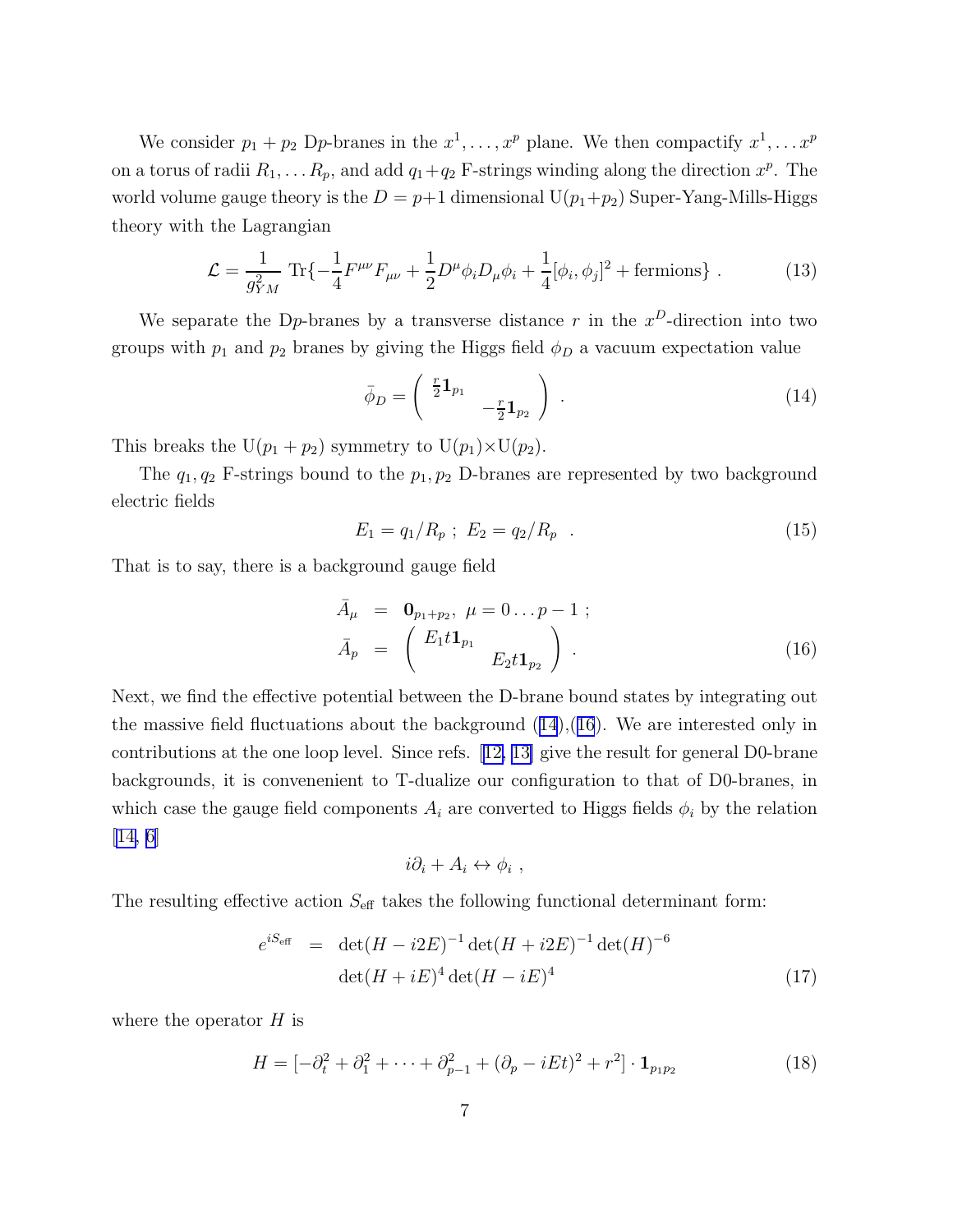and E is the difference of the two electric fields  $E_1, E_2$ ,

$$
E = [E_1 - E_2] \cdot \mathbf{1}_{p_1 p_2} \tag{19}
$$

As expected, only the difference of the electric fields appears. Note that in contrast to the usual practise in the literature, in the above we work in real time  $t$ . We now use Schwinger's trick to exponentiate the determinants:

$$
S_{\text{eff}} = ip_1 p_2 \int_0^\infty \frac{ds}{s} (6 + 2 \cosh 2Es - 8 \cosh Es) \text{ tr} e^{-iHs} . \tag{20}
$$

(Note that now  $H, E$  no longer contain the unit matrix  $\mathbf{1}_{p_1p_2}$  – it has been traced over to give the factor  $p_1p_2$ .)

To this point the calculation has been standard procedure; the new twist comes from evaluating  $tre^{-iHs}$ . In the coordinate representation, the trace becomes an integral over a quantum mechanical propagator  $K(x, y; s)$ :

$$
\text{tr}e^{-iHs} = \int d^D x \langle x|e^{-iHs}|x\rangle \equiv \int d^D x \; K(x, x; s) \; . \tag{21}
$$

The operator  $H$  is identical to the small fluctuation operator for a massive charged scalar field minimally coupled to a uniform background electric field E.

In noncompact space, the propagator  $K_H(x, y; s)$  for a charged particle in an electric field can be found in *e.g.* [\[15](#page-14-0), [16\]](#page-14-0),

$$
K_H(x, y; s) = \frac{iE}{(4\pi i)^{D/2} s^{D/2 - 1} \sinh(Es)} e^{-ir^2 s + i(E/4)[\coth(Es)((y^p - x^p)^2 - (y^0 - x^0)^2) + 2(x^p y^0 - x^0 y^p)]}.
$$
\n(22)

For a path corresponding to an instanton we take

$$
x^0 = y^0 = t.
$$
 (23)

Since we take space to be a torus, the propagator  $K(x, x; s)$  in (21) is a sum of contributions with different winding number  $m \in \mathbb{Z}$  corresponding to paths which wind m times around the  $x_p$ -cycle:

$$
K(x, x; s) = \sum_{m = -\infty}^{\infty} K_H(x, x + 2\pi m R_p e_p; s)
$$
\n(24)

where  $K_H$  is the propagator (22) with (23):

$$
K_H(x, x + 2\pi m R_p; s) = \frac{iE}{(4\pi i)^{D/2} s^{D/2 - 1} \sinh(Es)} e^{-ir^2 s + iE m^2 \pi^2 R^2 \coth(Es) - iE \pi m R t} \ . \tag{25}
$$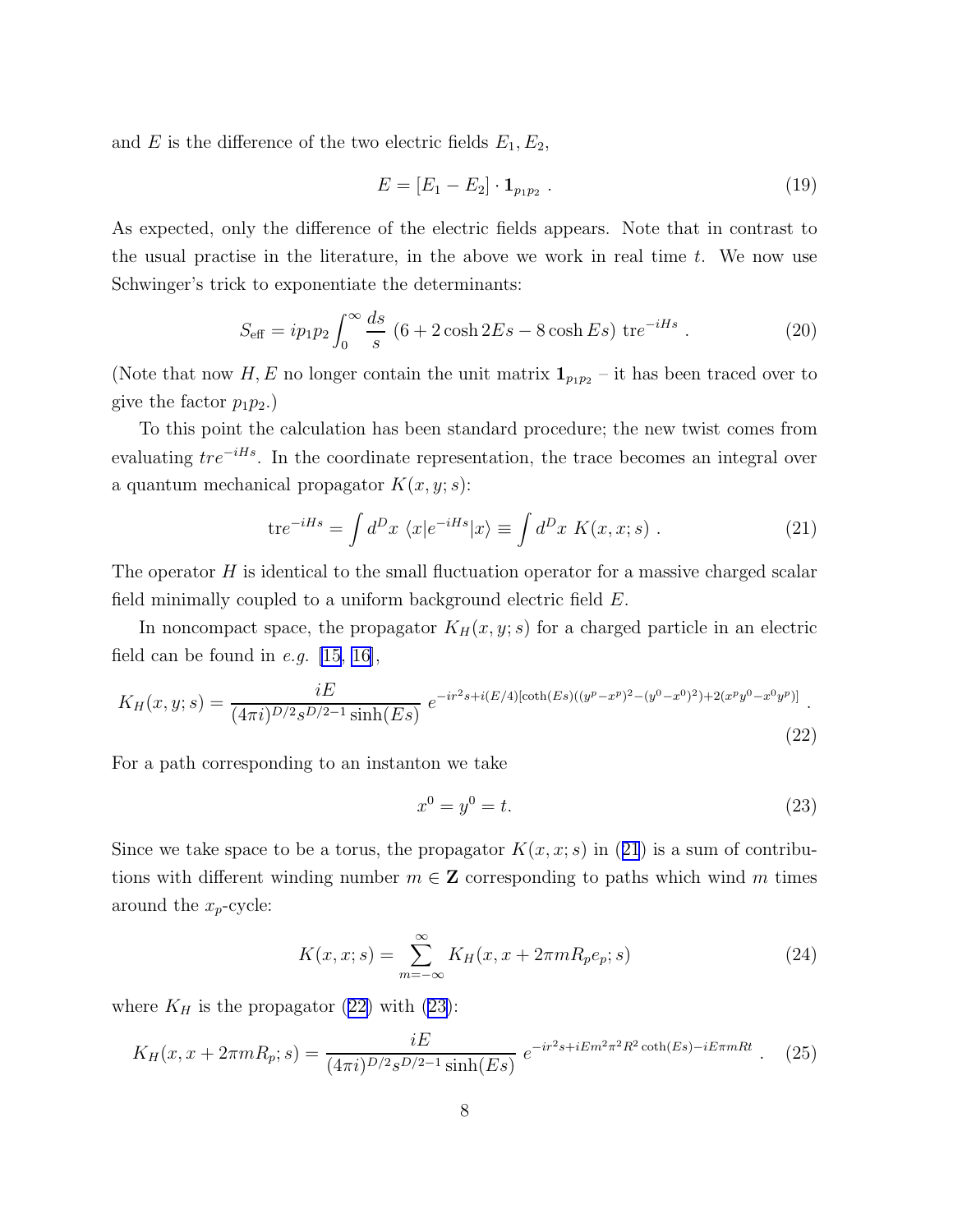<span id="page-9-0"></span>Then, after rescaling  $s \to s/r^2$ , the effective action reads as follows,

$$
S_{\text{eff}} = ip_1 p_2 \int d^D x \int_0^\infty ds \frac{iE(6 + 2\cosh(2Es/r^2) - 8\cosh(Es/r^2))}{(4\pi i s)^{D/2} \sinh(Es/r^2)}
$$

$$
\sum_{m=-\infty}^\infty \exp\{-is + iEm^2 \pi^2 R_p^2 \coth(Es/r^2) - iE\pi m R_p t\}.
$$
 (26)

Assuming that the bound states are well separated,

$$
\frac{E}{r^2} \ll 1 \ ,
$$

so we can expand in  $E/r^2$ , we find the leading contribution to the effective action

$$
S_{\text{eff}} = \int d^D x \, \frac{\pi^{4-D} p_1 p_2 E^4 R_p^{4-(D/2)}}{2^{D-1} r^{4-(D/2)}} \sum_{m=-\infty}^{\infty} |m|^{4-(D/2)} K_{4-(D/2)}(2\pi |m| R_p r) e^{-iE\pi m R_p t} \quad , \tag{27}
$$

where  $K_{4-(D/2)}$  is a modified Bessel function, with asymptotic behavior for large argument<sup>5</sup>

$$
K_{4-(D/2)}(2\pi|m|R_p r) \sim \frac{1}{2\sqrt{|m|R_p r}} e^{-2\pi |m|R_p r}
$$
.

In the above, we have set  $2\pi\alpha' = 1$ . In the next section, it will be useful to have the result for D3-branes  $(D = 4)$ , keeping track of correct dimensions. After restoring  $\alpha'$ , and setting  $p_i = m = 1, t = 0$  for simplicity, the asymptotic form of the effective action becomes

$$
S_{\text{eff}} = \int \frac{d^4x}{(2\pi\alpha')^2} \frac{(2\pi\alpha' E)^4 R_3^{3/2} \sqrt{2\pi\alpha'}}{16r^{5/2}} e^{-R_3 r/\alpha'} . \tag{28}
$$

The appearance of  $1/\alpha'$  in the exponent indicates that the result is non-perturbative in terms of  $\alpha'$ .

# 4 M-momentum transfer as F-string transfer

We now show how to recover the non-perturbative result for M-momentum exchange between membranes starting from the perturbative process of fundamental string exchange between D3-branes. We begin with two D3-branes in the  $x^1, x^2, x^3$  plane, where  $x^3$  is compactified on a circle of radius  $R_3$ . The D3-branes have worldvolume electric fields

<sup>5</sup>One can also check that shrinking a compact transverse direction to zero changes the power law falloff of (27) correctly for the lower dimension. For zero-brane scattering, this was discussed in[[17\]](#page-14-0).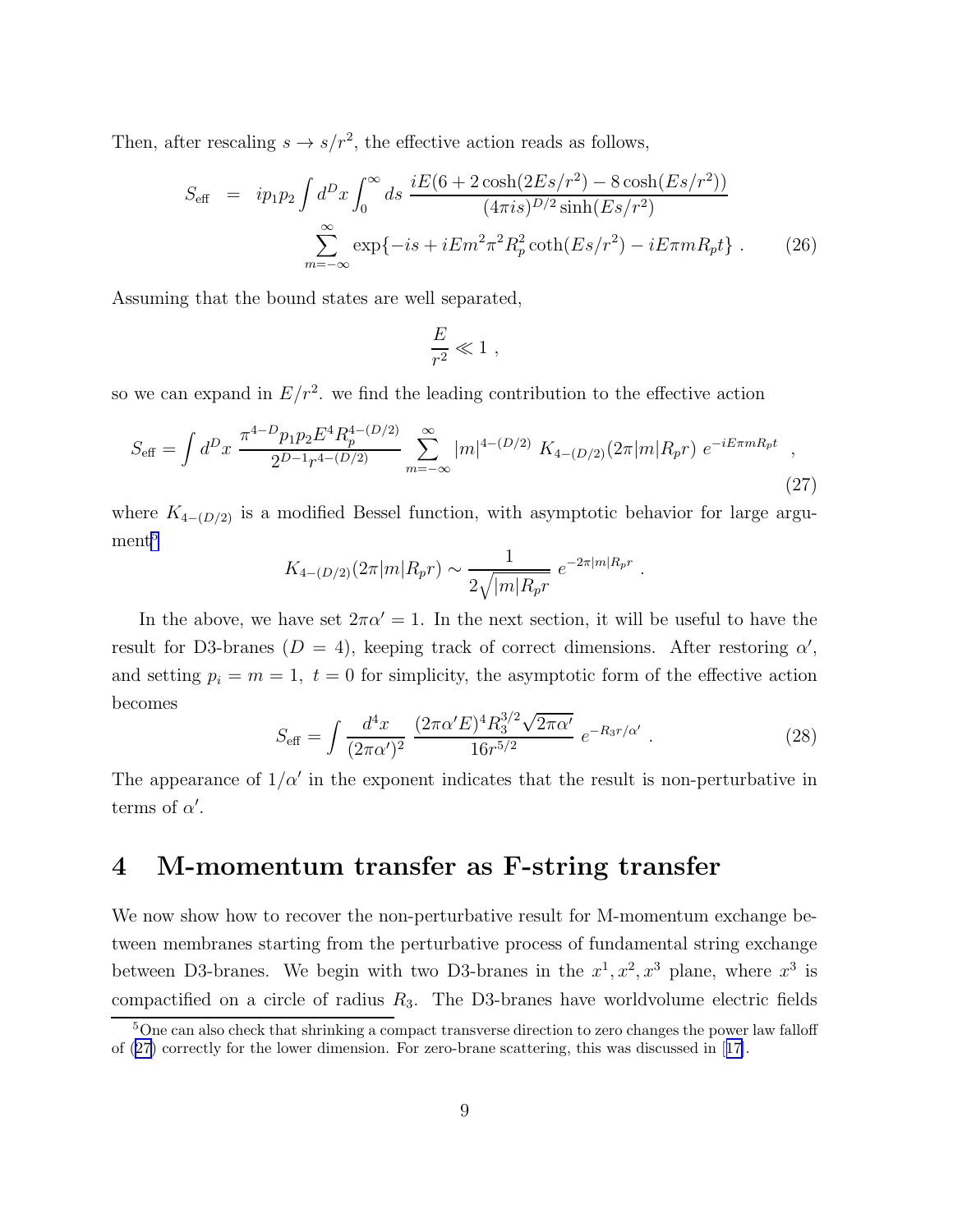pointing in the  $x^3$  direction; we denote  $E = E_1 - E_2$  as the difference in the two electric fields. The effective potential due to the exchange of F-strings wrapped around the  $x^3$ direction is given by([28](#page-9-0)). We will perform the following duality transformations:

1) S-duality. Process then corresponds to exchange of D-strings wrapped on on  $x^3$  between D3-branes with relative magnetic fields  $B = E$ .

2) T-duality in  $x^3$  direction. Process then corresponds to exchange of D0-branes between D2-branes with relative magnetic fields  $B$ .

The final process is precisely M-momentum transfer between membranes, and is a non-perturbative effect arising from instantons.

The first step, S-duality, takes  $g_{st} \to 1/g_{st}$ ,  $E \to B$ , and rescales lengths as measured in the string metric:  $x \to x/\sqrt{g_{st}}$ . We will express results in terms of the radius of the eleventh dimension,  $R_{11}$ , using [\(11](#page-5-0)). We obtain for the action

$$
S_{\text{eff}} = \int d^4x \frac{(\alpha')^{3/4}}{16(2\pi\alpha')^{3/2}} \frac{R_3^{3/2}}{R_{11}^{3/2}} \frac{(2\pi\alpha'B)^4}{r^{5/2}} e^{-\frac{R_3r}{\sqrt{\alpha'}R_{11}}} \tag{29}
$$

The second step, T-duality in direction  $x^3$ , takes

$$
R_3 \to \frac{\alpha'}{R_3} \qquad ; \qquad R_{11} \to \frac{\sqrt{\alpha'}}{R_3} R_{11}.\tag{30}
$$

The action now becomes

$$
S_{\text{eff}} = \int d^3x \frac{(\alpha')^{3/2}}{16\sqrt{2\pi\alpha'}} \frac{1}{R_{11}^{3/2}R_3} \frac{(2\pi\alpha'B)^4}{r^{5/2}} e^{-\frac{r}{R_{11}}} \tag{31}
$$

where the integral over the  $x^3$  direction has been performed to give a factor of  $2\pi(\alpha'/R_3)$ .

Finally, we rexpress the result in terms of the eleven dimensional Planck mass using [\(11](#page-5-0)), and reinterpret the magnetic field as velocity in the eleventh direction

$$
2\pi\alpha'B \to v.\tag{32}
$$

Our final result for the effective action is then

$$
S_{\text{eff}} = \int d^3x \frac{1}{16\sqrt{2\pi}} \frac{1}{M_{11}^3 R_3 R_{11}^{5/2}} \frac{v^4}{r^{5/2}} e^{-\frac{r}{R_{11}}}.
$$
 (33)

we see that the result agrees with [\(10](#page-5-0)).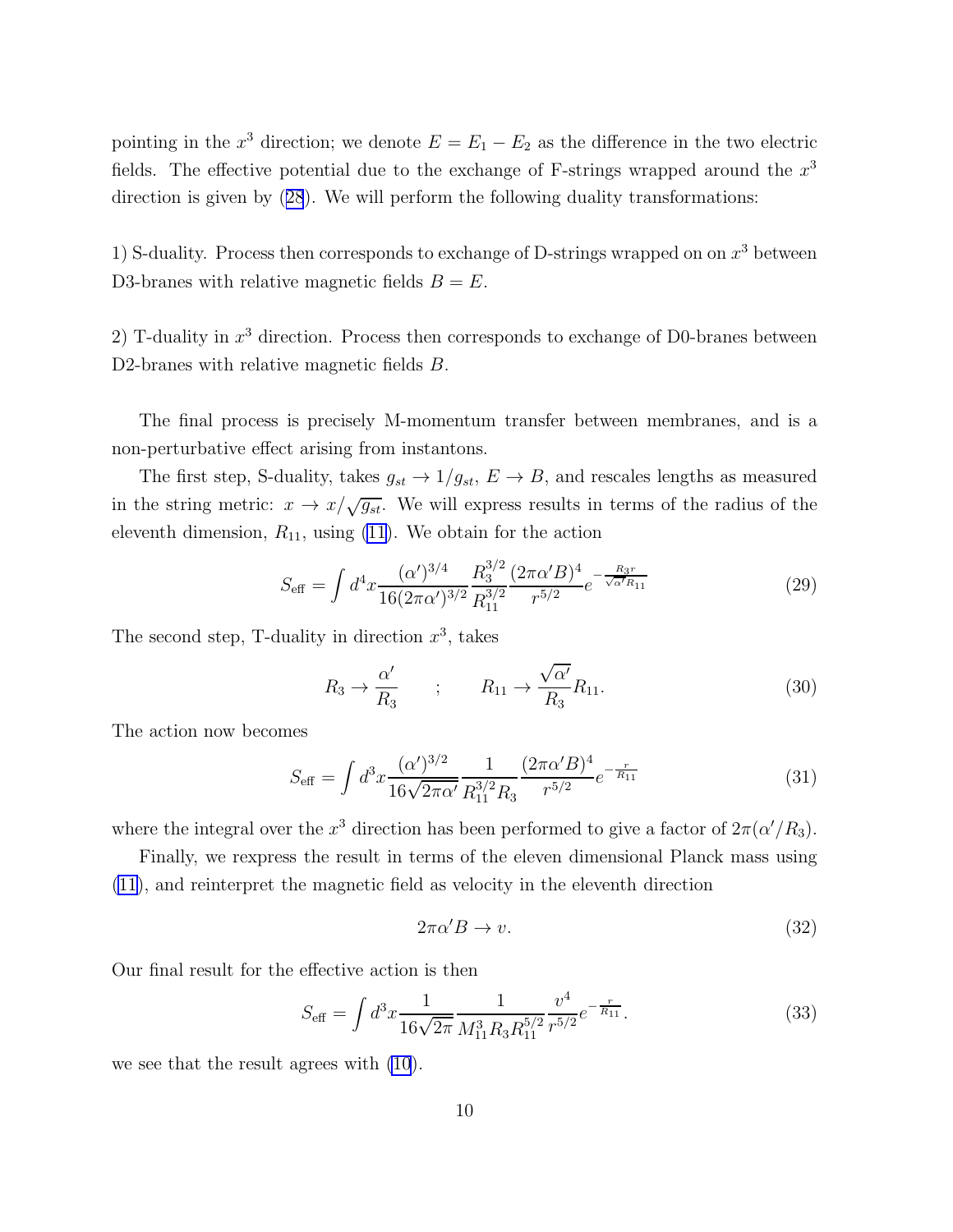#### <span id="page-11-0"></span>5 Other transfer processes

After having shown that nonperturbative M-momentum transfer between D2-branes can be related to the perturbative F-string transmission process, a natural question to ask is what other processes can be understood by relating them to the F-string transmission by various dualities. In this section we discuss some other examples.

Let us take as a starting point the case  $p = 1$  of section 2: transfer of m F-strings between  $(p, q)$ -strings in IIB theory. Recall that  $(p, q)$ -strings are bound states of p Dstrings and  $q$  F-strings and that they are stable against decay into multiple strings if  $p$ and q are relatively prime:  $gcd(p, q) = 1$  [\[18\]](#page-14-0). Then, note that any such  $(p, q)$ -string can always be mapped to a fundamental string by an  $SL(2,\mathbb{Z})$  transformation:

$$
\left(\begin{array}{cc} q & -p \\ a & b \end{array}\right)\left(\begin{array}{c} p \\ q \end{array}\right) = \left(\begin{array}{c} 0 \\ 1 \end{array}\right) . \tag{34}
$$

The integers  $a, b$  such that

$$
ap + bq = 1 \tag{35}
$$

can be found using Euclid's algorithm. Obviously,  $m(p,q)$ -strings map to  $m$  F-strings. Therefore, a  $(p, q)$ -string transmission process

$$
(p_1, q_1) \xleftarrow{(p,q)} (p_2, q_2) \tag{36}
$$

(meaning  $(p, q)$ -strings transferred between a  $(p_1, q_1)$ -string and a  $(p_2, q_2)$ -string) is related to the simple F-string transmission process<sup>6</sup> of section 2 by a transformation  $(34)$ . <sup>7</sup>

Suppose that the  $(p, q)$ -strings wind around compact direction  $x_1$ . T-duality along this direction then maps the process (36) to one in which D0-branes are transferred between clusters of D0-branes:

$$
p_1 D0 + v_1 \xleftarrow{pD_0 + v_2} p_2 D0 + v_2 , \qquad (37)
$$

with transverse velocities  $v_i = q_i/R_1$  and  $v = q/R_1$  where  $R_1$  is the radius of the compact direction  $x_1$ . In other words, we can calculate M-momentum transfer between gravitons. Such a calculation seems to be very difficult to perform directly without a detailed understanding of the properties of marginally bound states of D0-branes.

<sup>&</sup>lt;sup>6</sup>Some restrictions apply here: we assume that  $qp_i - pq_i > 0$  so that after the SL(2,Z) transformation  $(34)$  the images of the bound states  $(p_i, q_i)$  have a strictly positive D-string charge. Then we can avoid dealing with pairs of D-strings and D-antistrings.

<sup>&</sup>lt;sup>7</sup>A interesting case to consider is when the final string has  $(p_2, q_2)$  not relatively prime. In this case one could end up with either with a marginally bound  $(p_2, q_2)$  string, or a multiple string state corresponding to its constituents. How to distinguish such final states in our formalism is not clear.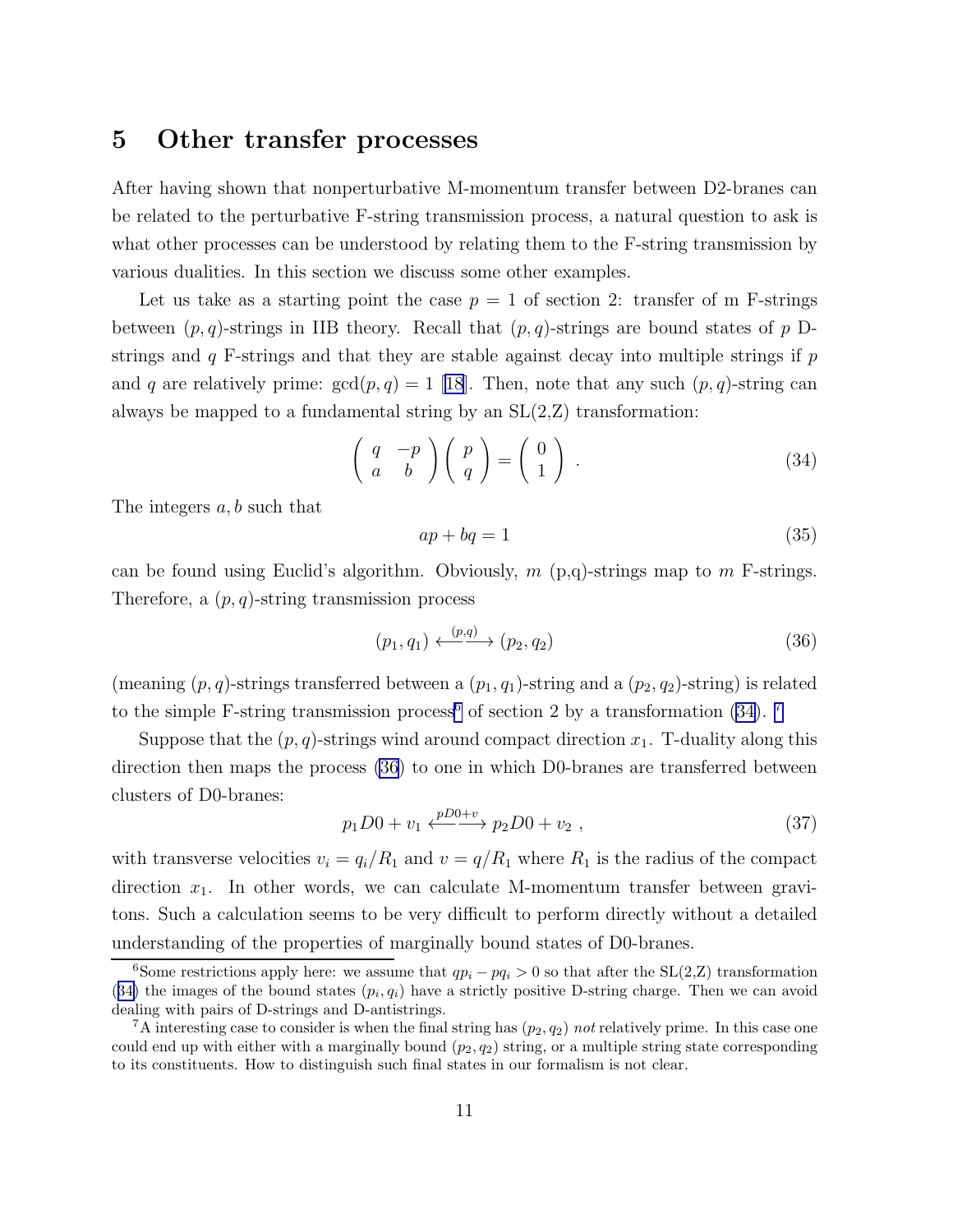<span id="page-12-0"></span>Now suppose that the directions  $x_2, x_3$  are also compact. Then, T-duality in directions  $x_2, x_3$  ( $T_2T_3$  for short) relates the process [\(36](#page-11-0)) to

$$
p_1D3 + q_1F1 \xleftarrow{pD3 + qF1} p_2D3 + q_2F1 . \tag{38}
$$

(38) is the generalized version of the F-string transfer of section 2: the bound states can exchange D3-branes as well as F-strings.

Continuing with S-duality and T-duality  $T_1$ , (38) in turn maps to a more general version of the M-momentum transfer process of[[2\]](#page-13-0):

$$
p_1D2 + q_1D0 \xleftarrow{pD2 + qD0} p_2D2 + q_2D0 , \qquad (39)
$$

where both D2-branes and D0-branes can be transferred.

Another T-duality  $T_2$  maps (39) to a process involving diagonal D-strings winding  $p, q$  times along the directions  $x_3, x_2$ . We use the homology notation  $p(3) + q(2)$  for such diagonal strings[[19](#page-15-0)]. We obtain

$$
p_1(3) + q_1(2) D1 \xleftarrow{p(3) + q(2)} D1 \xrightarrow{D1} p_2(3) + q_2(2) D1 \tag{40}
$$

where the diagonal D1-strings change their winding.

Now, if we go back to our starting point, the F-string transmission, we realize that we could just as easily have taken the strings to be diagonal in target space with winding  $m(1) + n(2)$  along the  $x_1, x_2$ -cycles. It would be very easy to repeat the calculation of section 2 in this case. The  $SL(2,Z)$  transformation  $(34)$  relates this to a diagonal version of  $(36)$ . The power of introducing diagonal winding is that by compactifying  $x_4$  and by using a sequence of dualities  $T_3T_4ST_1$ , we can end up with a quite complicated process

$$
p_1 m(1234)D4 + q_1 m(12)D2 + p_1 n(34)D2 + q_1 nD0
$$
  
\n
$$
p_2 m(1234)D4 + q_2 m(12)D2 + p_2 n(34)D2 + q_2 nD0
$$
  
\n
$$
p_2 m(1234)D4 + q_2 m(12)D2 + p_2 n(34)D2 + q_2 nD0
$$
 (41)

involving  $D(4+2+0)$ -transfer between  $D(4+2+0)$ -branes. Note that in particular it involves M-momentum transfer between D4-branes<sup>8</sup>. It is not obvious how to accomplish this by approaching the problem as one of finding a suitable non-perturbative configuration in 4+1-dimensional field theory.

<sup>&</sup>lt;sup>8</sup>In this particular case M-momentum transfer always comes along with some D2-brane transfer due to the manner in which lower dimensional branes bind to D4-branes.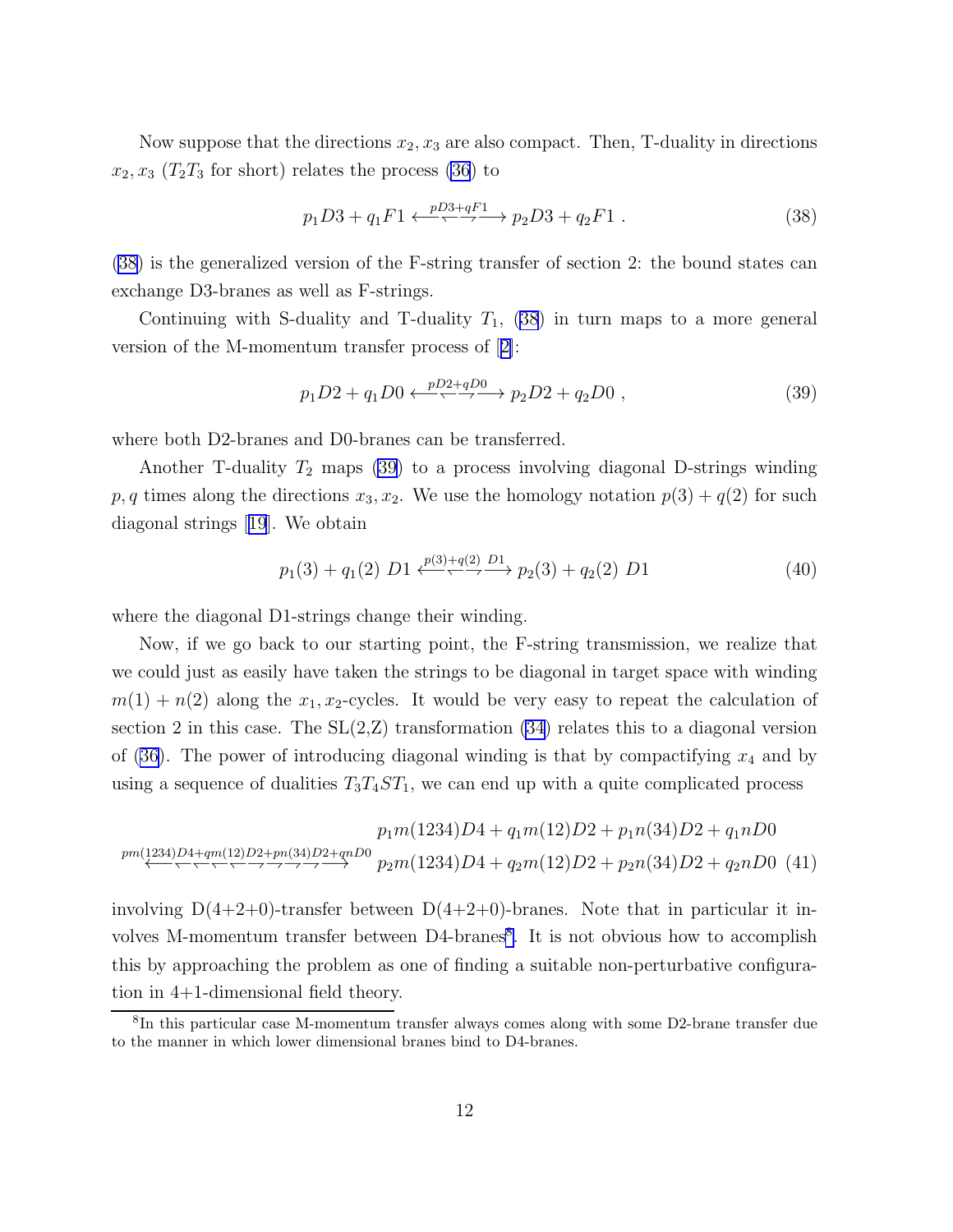<span id="page-13-0"></span>So, we conclude that a variety of non-perturbative transfer processes can be analyzed quantitatively by exploiting dualities to relate them to the simpler perturbative process of electric flux transfer between D-branes. In particular, one can study M-momentum transfer between gravitons [\(37\)](#page-11-0), membranes([39\)](#page-12-0) and longitudinal fivebranes [\(41\)](#page-12-0) via this route.

## Acknowledgements

We would like to thank M. Aganagic, S. Cherkis, E. Gimon, and T. Kärki for discussions. We are grateful for the hospitality of the Institute for Theoretical Physics in Santa Barbara, where a part of this work was carried out. This research was supported in part by the National Science Foundation under Grant No. PHY94-07194.

## References

- [1] T. Banks, W. Fischler, S.H. Shenker and L. Susskind, M theory as a matrix model: a conjecture, Phys. Rev. D55, 5112 (1997),([hep-th/9610043](http://arxiv.org/abs/hep-th/9610043)).
- [2] P. Pouliot and J. Polchinski, Membrane scattering with M-momentum trans*fer*, Phys. Rev. **D56**, 6601 (1997), [\(hep-th/9704029\)](http://arxiv.org/abs/hep-th/9704029).
- [3] N. Dorey, V. Khoze, and M. Mattis, Multi-Instantons, three-dimensional gauge theory, and the Gauss-Bonnet-Chern theorem, Nucl. Phys. B502, 94 (1997),([hep-th/9704197\)](http://arxiv.org/abs/hep-th/9704197). Note that discrepancies arise upon generalizing the calculation to curved space: J. de Boer, K. Hori, and H. Ooguri, Membrane scattering in curved space with M momentum transfer, [\(hep](http://arxiv.org/abs/hep-th/9802005)[th/9802005\)](http://arxiv.org/abs/hep-th/9802005).
- [4] E. Keski-Vakkuri and P. Kraus, Notes on branes in Matrix theory, Nucl. Phys. B510, 199 (1998), [\(hep-th/9706196](http://arxiv.org/abs/hep-th/9706196)).
- [5] T. Banks, W. Fischler, N. Seiberg and L. Susskind, Instantons, scale invariance and Lorentz invariance in Matrix theory, Phys. Lett. B408, 111 (1997),([hep-th/9705190](http://arxiv.org/abs/hep-th/9705190)).
- [6] O.J. Ganor, S. Ramgoolam and W. Taylor IV, Branes, fluxes and duality in  $M(atrix)$ -Theory, Nucl. Phys. **B492**, 191 (1997), [\(hep-th/9611202\)](http://arxiv.org/abs/hep-th/9611202).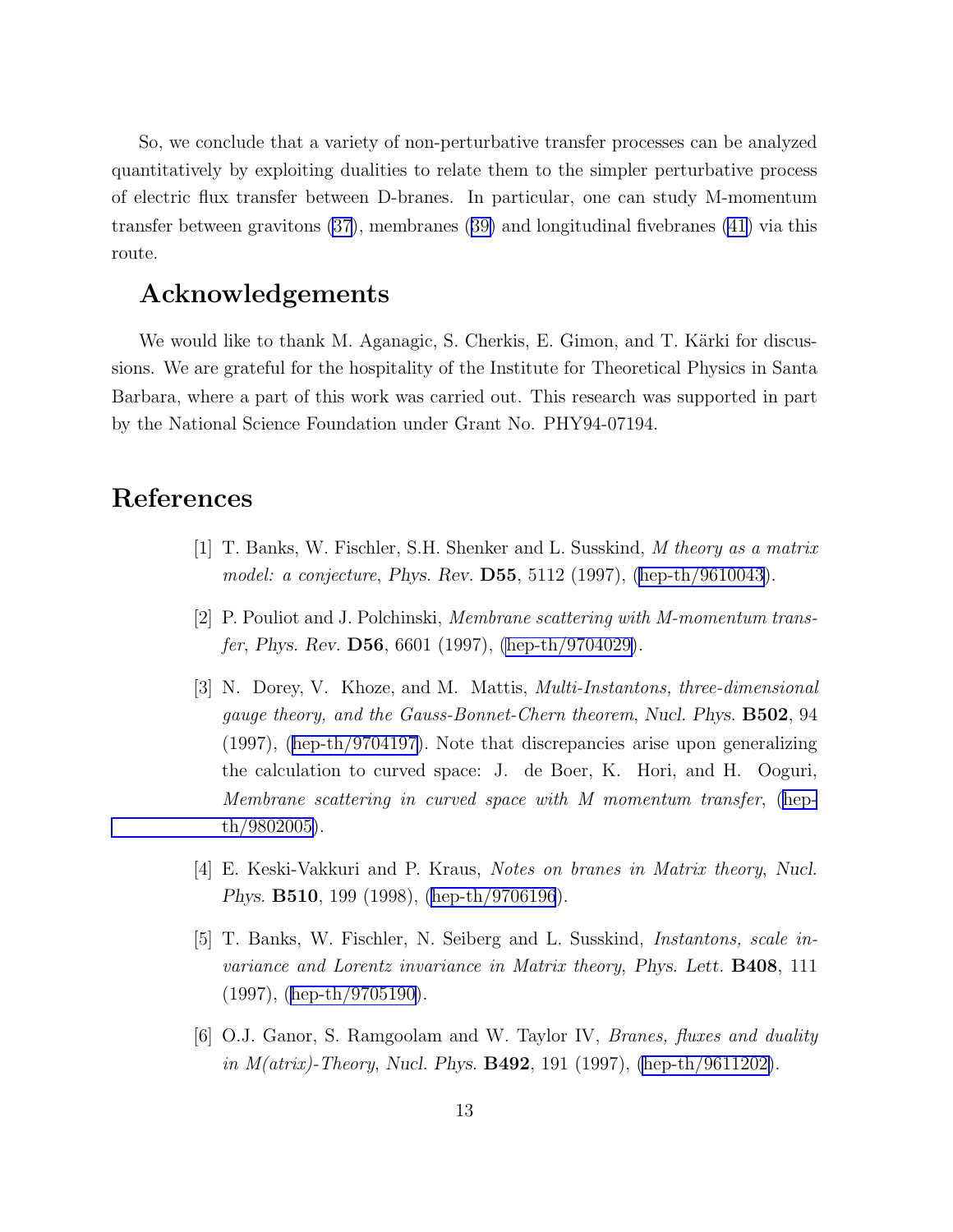- <span id="page-14-0"></span>[7] G. Lifschytz, A note on the transverse five-brane in  $M(a\text{tr}x)$  theory, Phys. Lett. **B409** 124 (1997). [\(hep-th/9703201](http://arxiv.org/abs/hep-th/9703201)).
- [8] J. Schwinger, Phys. Rev. 82, 664 (1951); 93, 615 (1954).
- [9] M.J. Duff and K.S. Stelle, *Multimembrane solutions of D=11 supergravity*, Phys. Lett. B253, 113 (1991).
- [10] C. Bachas and M. Porrati, Pair creation of open strings in an electric field Phys.Lett. **B296**, 77 (1992), ([hep-th/9209032\)](http://arxiv.org/abs/hep-th/9209032); C. Bachas, *(Half)* a lecture on D-branes, [hep-th/9701019](http://arxiv.org/abs/hep-th/9701019).
- [11] M.R. Douglas, D. Kabat, P. Pouliot and S.H. Shenker, D-branes and short distancesin string theory, Nucl. Phys.  $\mathbf{B485}$ , 85 (1997), ([hep-th/9608024\)](http://arxiv.org/abs/hep-th/9608024).
- [12] I. Chepelev and A.A. Tseytlin, Long-distance interactions of D-brane bound states and longitudinal 5-brane in  $M(a\text{tr}x)$  theory, Phys. Rev. **D56**, 3672 (1997),([hep-th/9704127\)](http://arxiv.org/abs/hep-th/9704127).
- [13] D. Kabat and W. Taylor IV, Spherical membranes in Matrix theory, [hep](http://arxiv.org/abs/hep-th/9711078)[th/9711078.](http://arxiv.org/abs/hep-th/9711078)
- [14] W. Taylor IV, *D-brane field theory in compact spaces*, *Phys. Lett.* **B394**, 283 (1997), [\(hep-th/9611042](http://arxiv.org/abs/hep-th/9611042)).
- [15] C.R. Stephens, The Hawking effect in abelian gauge theories, Ann. Phys. 193, 255 (1989).
- [16] N.D. Birrell and P.C.W. Davies, Quantum fields in curved space, Cambridge University Press (1982).
- [17] D. Berenstein and R. Corrado, M(atrix)-Theory in various dimensions, Phys. Lett. B406, 37 (1997), [\(hep-th/9702108](http://arxiv.org/abs/hep-th/9702108)).
- [18] J.H. Schwarz, An  $SL(2,Z)$  multiplet of type IIB superstrings, Phys. Lett. B360, 13 (1995), Erratum ibid B364, 252 (1995),([hep-th/9508143\)](http://arxiv.org/abs/hep-th/9508143); E. Witten, Bound states of strings and p-branes, Nucl. Phys. B460, 335 (1996),([hep-th/9510135\)](http://arxiv.org/abs/hep-th/9510135).